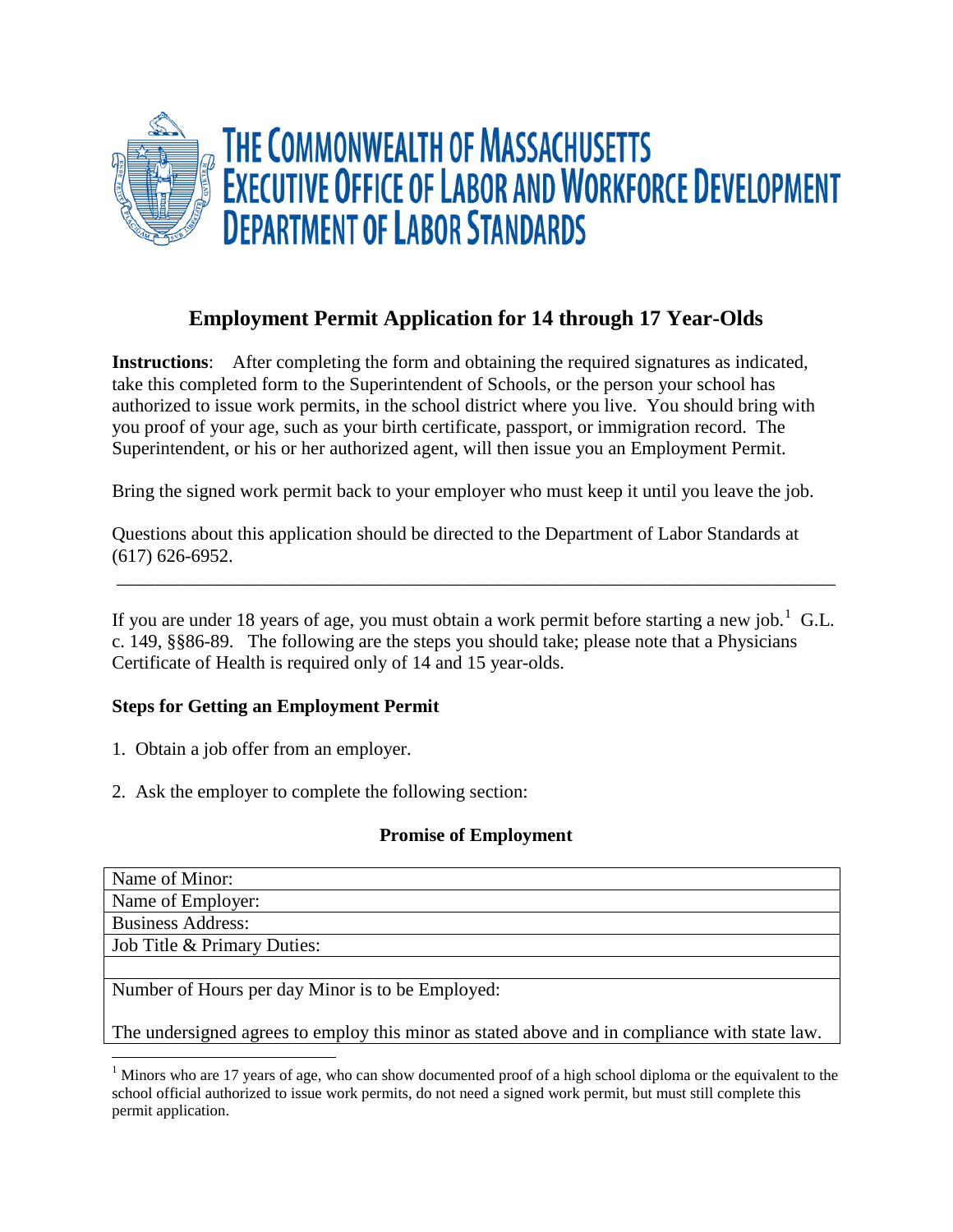**A summary of laws governing minors' hours of work and hazardous occupations can be found at the end of this application form.**

\_\_\_\_\_\_\_\_\_\_\_\_\_\_\_\_\_\_\_\_\_\_\_\_\_\_\_\_\_\_\_\_\_\_\_\_\_\_\_\_\_ \_\_\_\_\_\_\_\_\_\_\_\_\_\_\_\_\_\_\_\_\_\_ Signature of Employer or Authorized Agent Date

3. **For 14 and 15 year-olds only (16 and 17 year-olds may skip this step):** Ask your doctor to complete the following section:

**Note:** The following Certificate of Health must be signed **within 12 months** of the date this application is presented to the school official issuing the permit.

# **Physician's Certificate of Health**

| I hereby certify that I have made a thorough physical examination of the following |  |
|------------------------------------------------------------------------------------|--|
| named 14 or 15 year-old minor:                                                     |  |

\_\_\_\_\_\_\_\_\_\_\_\_\_\_\_\_\_\_\_\_\_\_\_\_\_\_\_\_\_\_\_\_\_\_\_\_\_\_\_\_\_\_\_\_\_\_\_\_\_\_\_\_\_\_\_\_\_\_\_\_\_\_\_\_\_\_\_\_\_\_

and that, in my opinion, said minor is in sufficiently sound health and physically able to perform the work indicated above. **A summary of laws governing minors' hours of work and hazardous occupations can be found at the end of this application form.**

\_\_\_\_\_\_\_\_\_\_\_\_\_\_\_\_\_\_\_\_\_\_\_\_\_\_\_\_\_\_\_\_\_\_\_\_\_\_\_\_\_\_ \_\_\_\_\_\_\_\_\_\_\_\_\_\_\_\_\_\_\_\_\_\_ Signature of Physician Date

4. Ask your parent, guardian, or custodian to sign below.

I hereby approve the issuance of a permit for the work indicated above. **A summary of laws governing minors' hours of work and hazardous occupations can be found at the end of this application form.**

\_\_\_\_\_\_\_\_\_\_\_\_\_\_\_\_\_\_\_\_\_\_\_\_\_\_\_\_\_\_\_\_\_\_\_\_\_\_\_\_\_\_ \_\_\_\_\_\_\_\_\_\_\_\_\_\_\_\_\_\_\_\_\_\_

\_\_\_\_\_\_\_\_\_\_\_\_\_\_\_\_\_\_\_\_\_\_\_\_\_\_\_\_\_\_\_\_\_\_\_\_\_\_\_\_\_\_ \_\_\_\_\_\_\_\_\_\_\_\_\_\_\_\_\_\_\_\_

\_\_\_\_\_\_\_\_\_\_\_\_\_\_\_\_\_\_\_\_\_\_\_\_\_\_\_\_\_\_\_\_\_\_\_\_\_\_\_\_\_\_ Name of Parent, Guardian, or Custodian

Signature of Parent, Guardian, or Custodian Date

5. Sign this application below:

Signature of Minor Date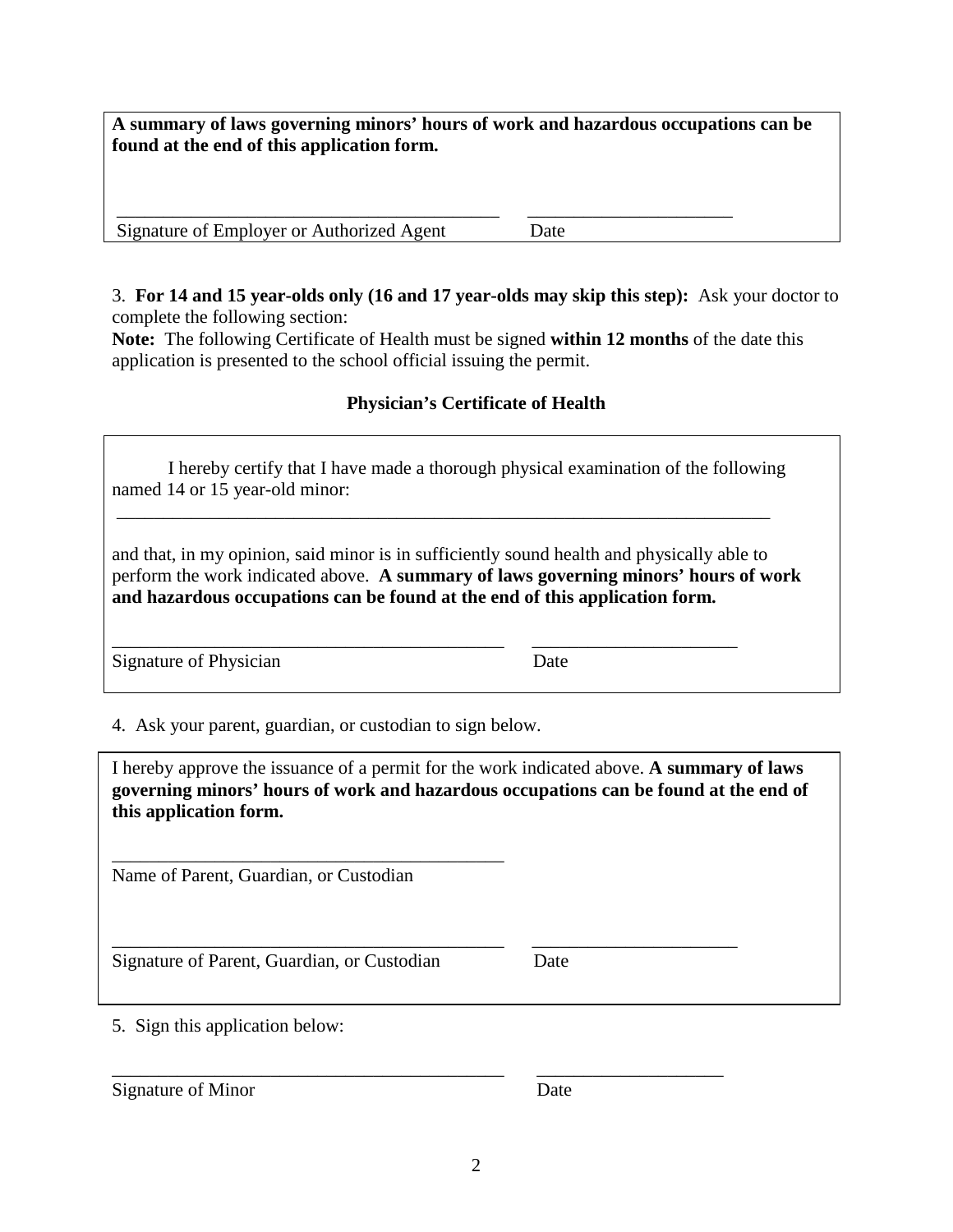# **Summary of Massachusetts[2](#page-2-0) Laws Regulating Minors' Work Hours and Occupation Restrictions**

#### **Prohibited Jobs (Hazardous Orders)**

**Persons under 14 may not work:** There are a few exceptions to this such as working as news carriers, on farms, and in entertainment (with a special permit).

#### **Persons under 16 years old may** *NOT***:**

- Operate, clean or repair power-driven machinery (except office machines or machines in retail or food service not otherwise prohibited)
- Cook (except on electric or gas grills that do not have open flames)
- Operate fryolators, rotisseries, NEICO broilers, or pressure cookers
- Operate, clean or repair power-driven food slicers, grinders, choppers, processors, cutters and mixers
- Perform any baking activities
- Operate microwave ovens (except to heat food in microwave ovens with a maximum capacity of 140 degrees Fahrenheit)
- Clean kitchen surfaces that are hotter than 100 degrees Fahrenheit
- Filter, transport, or dispose of cooking oil or grease hotter than 100 degrees Fahrenheit
- Work in freezers or meat coolers
- Work in a manufacturing facility or occupation (e.g., in a factory, as an assembler)
- Work on ladders, scaffolds or their substitutes
- Work in garages, except dispensing gas and oil
- Work in brick or lumber yards
- Work in amusement places (e.g., pool or billiard room, or bowling alley)
- Work in barber shops
- Work in construction, transportation, communications, or public utilities (except doing clerical work away from heavy machinery off the job-site)
- Work in warehouses (except doing clerical work)
- Load or unload trucks, railroad cars, or conveyors
- Ride in or on a motor vehicle (except in a passenger seat wearing a seatbelt)

<span id="page-2-0"></span><sup>&</sup>lt;sup>2</sup> This is a compilation of state and federal child labor laws. The most protective laws are presented here and apply to all employers of teens including parents who may employ their children. There are additional regulations in this area not summarized here and some exceptions for employers in agricultural industries. Questions about the state child labor laws should be directed to the Massachusetts Office of the Attorney General, Fair Labor and Business Practices Division (617-727-3465). Questions about federal child labor laws should be directed to the U.S. Department of Labor, Wage and Hour Division (617-624-6700).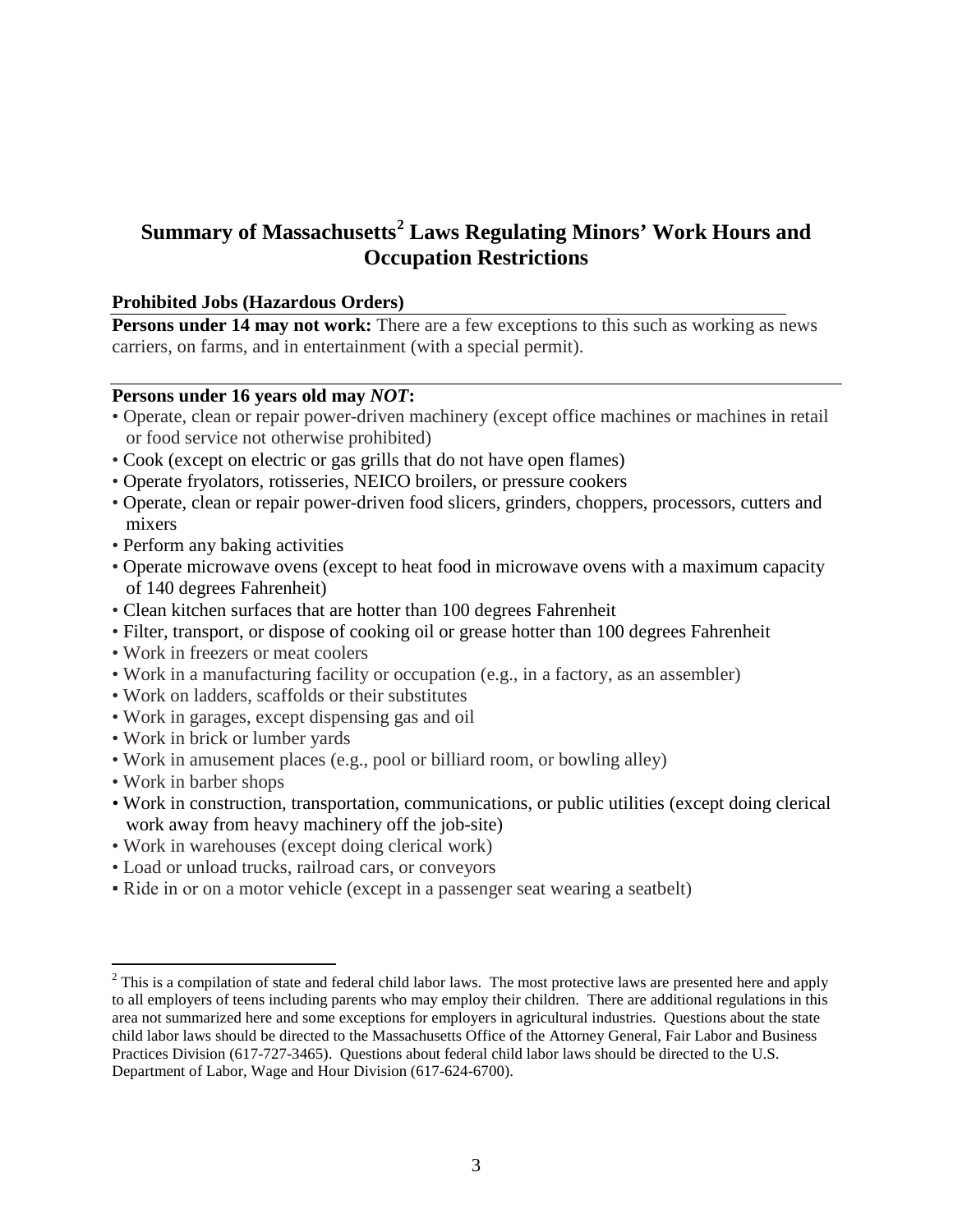- Wash windows in public or commercial buildings if the window sill is more than 10 feet above the ground
- Work doing laundry in a commercial laundry or dry cleaning establishment
- Work as a public messenger
- Work at processing operations (e.g., in meat, fish, or poultry processing or cracking nuts, bulk or mass mailing)
- Work around boilers or in engine rooms
- Do industrial homework
- Work with dangerous electrical machinery or appliances
- Work that is determined by the Massachusetts Attorney General to be dangerous to the health and well-being of minors
- **Work in any of the occupations or tasks prohibited for persons under age 18**

#### **Persons under 18 years old may** *NOT***:**

- Drive a vehicle, forklift or work assist vehicle (except golf carts in certain circumstances)
- Ride as a passenger in a forklift
- Operate, clean or repair power-driven meat slicers, grinders or choppers
- Operate, clean or repair power-driven bakery machines (except for certain countertop models and pizza dough rollers)
- Work 30 feet or more above ground or water
- Handle, serve, or sell alcoholic beverages
- Use circular or band saws, guillotine shears, wood chippers, or abrasive cutting discs
- Use power-driven woodworking machines
- Use, service, drive or work from hoisting machines
- Operate or load power-driven paper balers, compactors, or other power-driven paper processing machines
- Use power-driven metal-forming, punching, or shearing machines
- Use buffing or polishing equipment
- Manufacture brick, tile, or kindred products
- Manufacture or store explosives
- Work in excavation, wrecking, demolition, or shipbreaking
- Work in forest fire fighting, forest fire prevention, timber track operations or forestry service
- Work in logging, sawmilling, or mining
- Work slaughtering, packing, or processing meat or poultry
- Work in railway operations
- Work in roofing or on or about a roof
- Work in foundries or around blast furnaces
- Work manufacturing phosphorus or phosphorus matches
- Work where they are exposed to radioactive substances
- Work as a firefighter or engineer on a boat
- Oil or clean hazardous machinery in motion
- Work in any job requiring the possession or use of a firearm\*

#### **Tasks not specifically permitted by the US DOL Secretary of Labor are prohibited.**